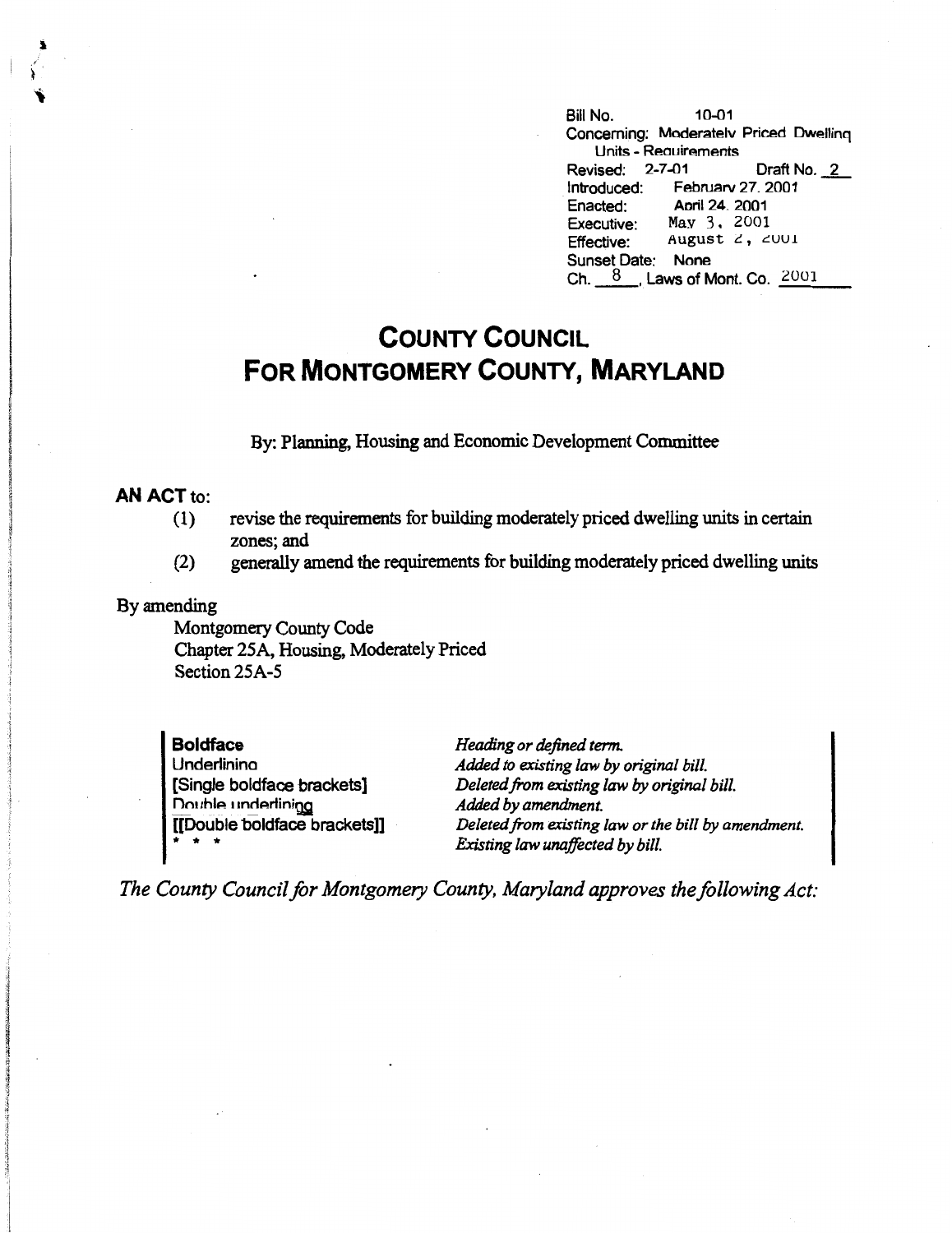BILL No. 10-01

*(* 

¥  $\frac{\sum_{i=1}^{n} x_i}{\sum_{i=1}^{n} x_i}$ 

| $\mathbf{1}$   |          | Sec. 1. Section 25A-5 is amended as follows:                             |
|----------------|----------|--------------------------------------------------------------------------|
| 2              | $25A-5.$ | Requirement to build MPDU's; agreements; alternatives.                   |
| $\mathfrak{Z}$ |          |                                                                          |
| 4              | (b)      | When the development at one location is in a residential zone in which a |
| 5              |          | density bonus is provided, and                                           |
| 6              |          | is covered by a plan of subdivision, or<br>(1)                           |
| 7              |          | is covered by a plan of development or a site plan, or<br>(2)            |
| 8              |          | requires a building permit to be issued for construction, the<br>(3)     |
| 9              |          | required number of moderately priced dwelling units is a variable        |
| 10             |          | percentage that is not less than 12.5 percent of the total number of     |
| 11             |          | dwelling units at that location. [Except as specified in                 |
| 12             |          | subsections (c) and (d), the The required number of MPDUs                |
| 13             |          | must vary according to the amount by which the approved                  |
| 14             |          | development exceeds the normal or standard density for the zone          |
| 15             |          | in which it is located. Chapter 59 permits bonus densities over          |
| 16             |          | the presumed base density where MPDUs are provided. If the               |
| 17             |          | use of the optional MPDU development standards does not result           |
| 18             |          | in an increase over the base density, the Director must conclude         |
| 19             |          | that the base density could not be achieved under conventional           |
| 20             |          | development standards, in which case the required number of              |
| 21             |          | MPDUs must not be less than 12.5 percent of the total number of          |
| 22             |          | units in the subdivision. The amount of density bonus achieved           |
| 23             |          | in the approved development determines the percentage of total           |
| 24             |          | units that must be MPDUs, as follows:                                    |
| 25             |          |                                                                          |
| 26             | (c)      | In planned development zones, mixed use zones, transit station zones,    |

- 27 and central business district zones (standard method of development)
	- -2-